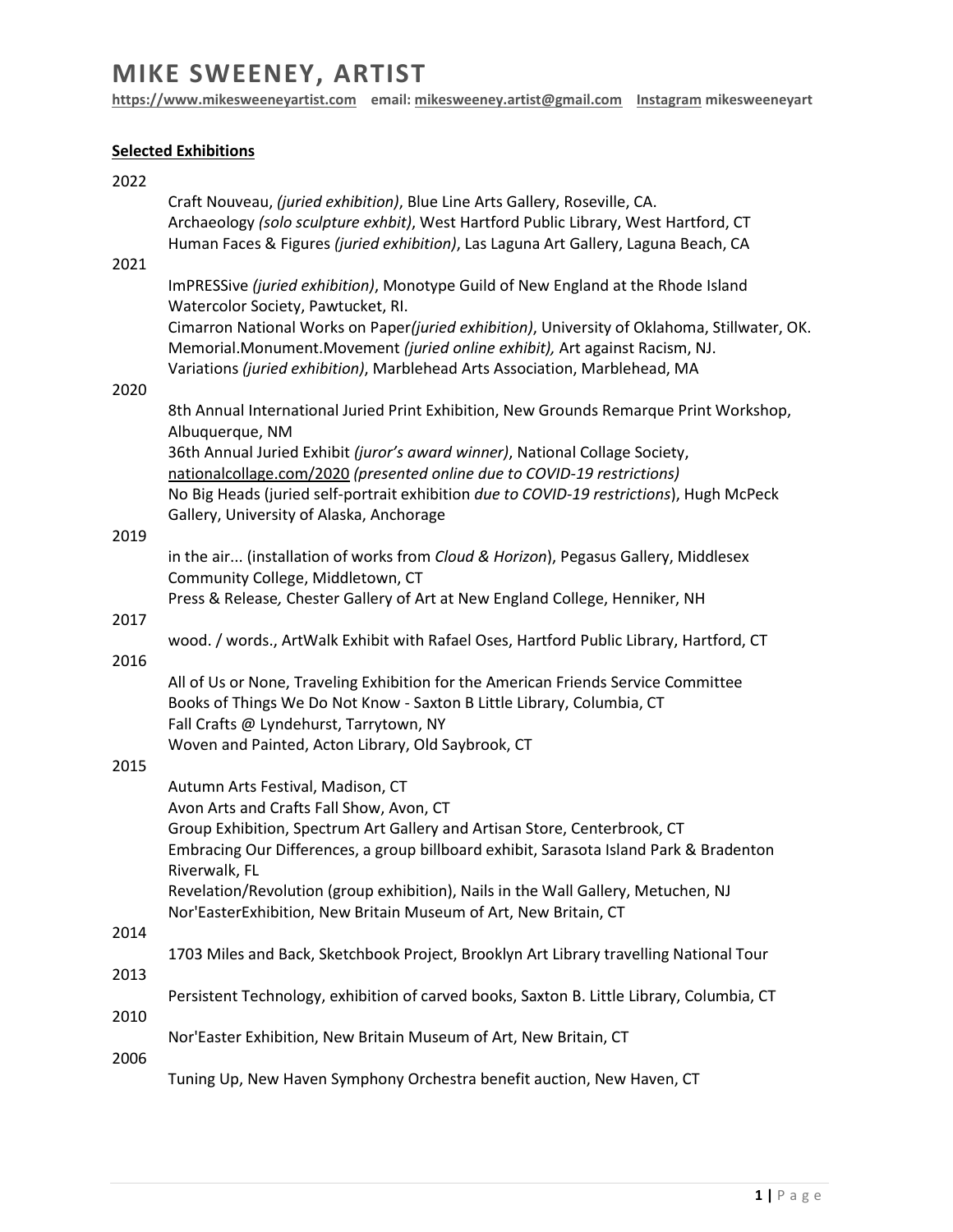## **MIKE SWEENEY, ARTIST**

**[https://www.mikesweeneyartist.com](https://www.mikesweeneyartist.com/) email[: mikesweeney.artist@gmail.com](mailto:mikesweeney.artist@gmail.com) Instagram mikesweeneyart**

### **Commisions/Private Collections**

| 2020 | and still, we have his bridge to cross again (preparatory drawing/print), (Collection of Jake<br>Crandall, Montgomery, AL)<br>Felt Planets (set of 4 from <i>universe of intersections</i> ), (Private collection, Germany) |
|------|-----------------------------------------------------------------------------------------------------------------------------------------------------------------------------------------------------------------------------|
| 2017 |                                                                                                                                                                                                                             |
|      | Books of Things We Do Not Know (Set of 4), (Collection of N. Stevens, Mansfield, CT)<br>Books of Things We Do Not Know (Set of 2), (Collection of J. Finnegan, West Hartford, CT)                                           |
| 2016 |                                                                                                                                                                                                                             |
|      | A Book of Things We Do Not Know, cedar, birdseye maple, and chestnut (Stephanie Kallos,<br>novelist and author of Language Arts, Seattle, WA)                                                                               |
|      | Lotus, carved and painted mirror frame, oak (P. Robinson, Willimantic, CT)                                                                                                                                                  |
| 2014 | A book of things we don't know, oak and pine (J. Neri, Colchester, CT)<br>A book of things we don't know, oak and pine (K. Henson, Salem, CT)                                                                               |
| 2011 |                                                                                                                                                                                                                             |
|      | Carved Bird, mahogany perched bird, (B. James, Salem, CT)<br>Rob's Bird, African blackwood bird in flight (R. McLaughlin, East Lyme, CT)                                                                                    |
| 2010 |                                                                                                                                                                                                                             |
| 2005 | Fish, painted and woven paper (L. Champagne, Gales Ferry, CT)                                                                                                                                                               |
|      | Series of three, pith helmet, white pumpkin, and watering can, hand carved and painted<br>wooden garden sculptures (E. Allen, Middletown, CT)                                                                               |
| 1997 |                                                                                                                                                                                                                             |
|      | Butternut Linen Cabinet, original design and creation of a standing linen cabinet in butternut<br>with maple door pulls (P. Russman, Portland, Oregon)                                                                      |
| 1995 |                                                                                                                                                                                                                             |
|      | Demon Chairs, two wooden and upholstered armchairs carved and painted with text inspired<br>by Lermentov's epic The Demon (E. Allen, Middletown, CT)                                                                        |
|      | Cats Know Why, carved and painted frame, etched mirror with text and image (M. Patnode,<br>Cranberry Lake, NY)                                                                                                              |
|      | Mirror Cracked, carved and painted frame, etched mirror with text and image (L. Patnode,<br>Balston Spa, NY)                                                                                                                |
| 1994 |                                                                                                                                                                                                                             |

Rider on Horse, photo transfer and woodblock print on paper (L. Gordy, Spartanburg, S.C.)